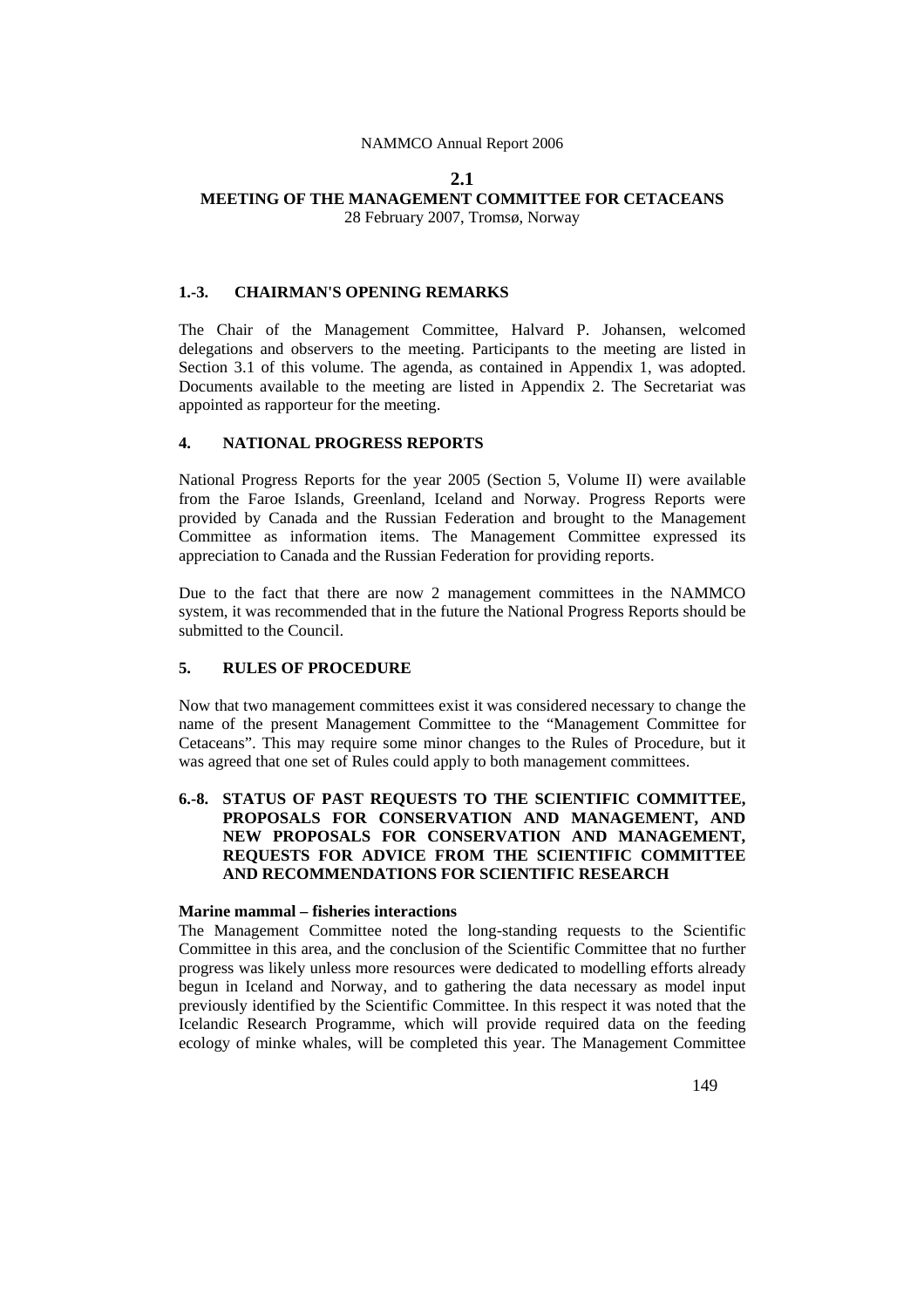therefore **agreed to recommend** that the Scientific Committee review the results of the Icelandic programme on the feeding ecology of minke whales and multispecies modelling as soon as these become available.

#### **Fin whales**

The Management Committee **noted** the conclusion of the Scientific Committee that there was no reason to change their previous conclusion that a catch of 150 whales from the West Iceland sub-stock would be sustainable, and considered that this should conclude the SC's work on the EGI stock until new information becomes available. The recommendations for research made by the Scientific Committee (see Section 4, volume II) were also accepted. It was noted that the IWC Scientific Committee will be continuing with its "pre-implementation assessment" of EGI fin whales, and that the two Scientific Committees had agreed to exchange information on this matter. It was anticipated that the pre-implementation assessment would be completed within 2 years, at which time the NAMMCO Scientific Committee will revise its assessment in light of the new information.

The Management Committee **noted** that it had previously asked that the Scientific Committee continue with its assessments of fin whale stocks in the areas of interest to NAMMCO countries with existing and new information on abundance and stock delineation as it becomes available, and **endorsed** the plan of the Scientific Committee to complete an assessment for the Northeast Atlantic stocks as a next step in this process.

#### **Humpback whales**

In 2004 the Scientific Committee was requested to continue its assessment of humpback whale stocks in the North Atlantic, assessing the long-term effects of annual removals of 0, 2, 5, 10 and 20 whales for West Greenland, and providing estimates of sustainable yield for other stocks. In all cases the management objective would be to maintain the stocks at a stable level. Last year the Committee decided to postpone the provision of advice for West Greenland until a new abundance estimate was available, and to delay the assessment in other areas until after the completion of the NASS-2007 survey.

This year new abundance estimates for West Greenland were available from surveys conducted in 2005. The Management Committee **accepted** the conclusion of the Scientific Committee that a removal (including by-catch) of up to 10 animals per year in West Greenland would not harm the stock in the short or medium term. The Management Committee therefore **proposed** that Greenland limit annual removals of humpback whales, including by-chaught and struck and lost whales, to 10 off West Greenland. Noting that further information on abundance should be available after the completion of the TNASS, the Management Committee **recommended** that the Scientific Committee conduct a formal assessment at that time. In addition the Management Committee **recommended** that the Scientific Committee investigate the relationship between the humpback whales summering in West Greenland and other areas and incorporate this knowledge into their estimate of sustainable yields of West Greenland humpback whales.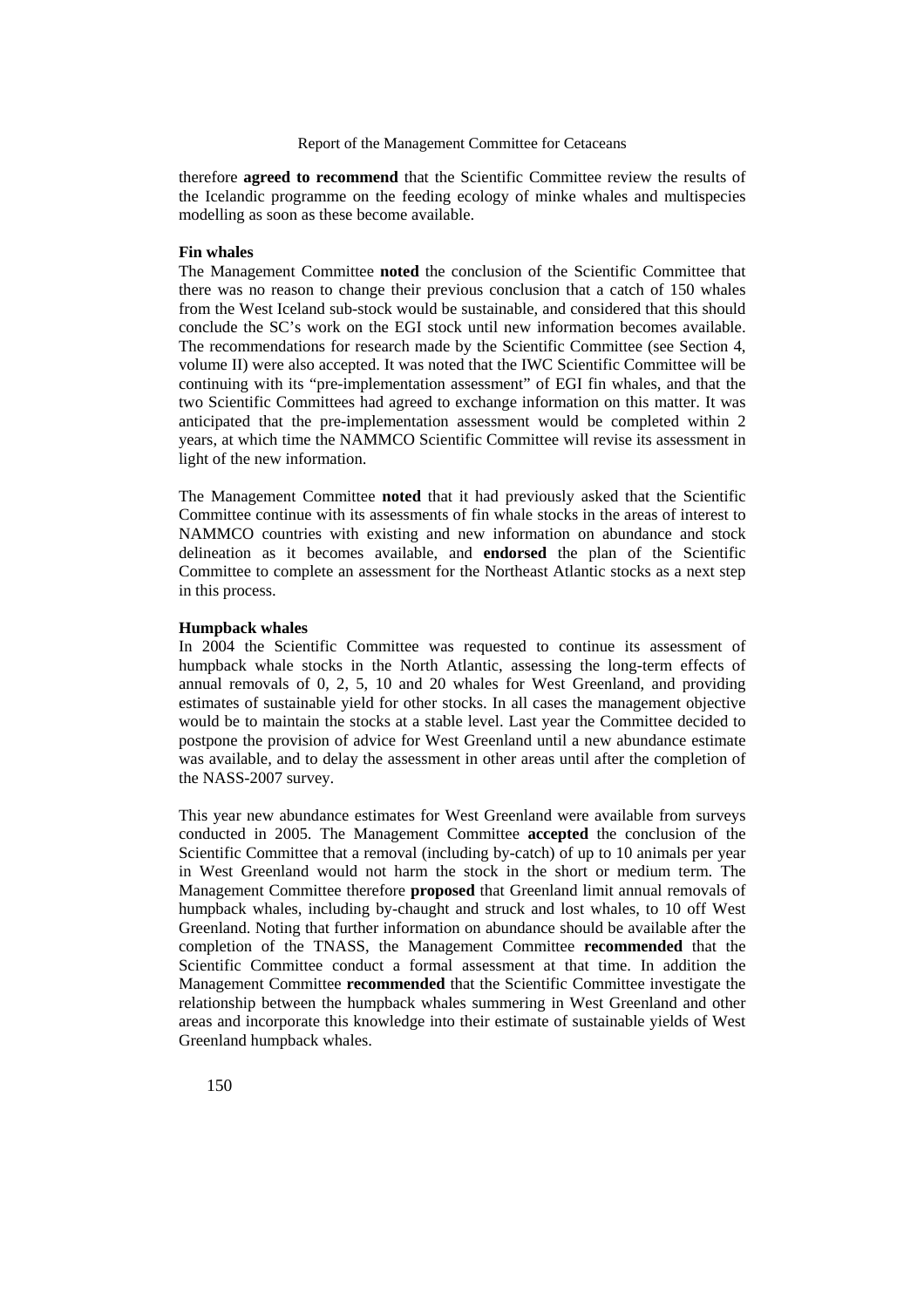### **Narwhals**

Norway, Iceland and the Faroes **shared the concern** expressed by the Scientific Committee, that the narwhal quota for West Greenland remained well above the recommended level of 135 and that the quota had increased since it was introduced in 2004. It was also noted in this respect that the JCNB in 2006 had expressed grave concern at the status of this stock, and recommended the development of a workplan with a time frame for the reduction in total removals of narwhal to the recommended  $level.$ 

The Minister of Fisheries for Greenland responded that decisions regarding catch limitations are taken with consideration of the views of scientists and hunters, and that in this case the two groups have a very different perception of the status of the stock. Narwhal are seasonally abundant in some areas and it has proven difficult up to now to reach a consensus between scientists and hunters on stock status. Hunting is very important to the culture and economy of Greenland. The minister also stated that belugas and narwhals consume Greenland halibut and disturb the fisheries.

Jessen added that, in order to avoid inflicting undue hardship on hunting families, Greenland has opted for a gradual reduction of quotas, with the aim of reaching recommended sustainable levels. Greenland has also developed a monitoring and survey plan to obtain better information on the status of beluga, narwhal and walrus, for which funding is being sought. In addition Greenland is developing a multi-year management plan for narwhal.

The Management Committee **welcomed** the development of a monitoring plan by Greenland and encouraged its implementation. It was noted in this respect that narwhal surveys are planned for Melville Bay and Inglefield Bredning in summer 2007, and the Management Committee **supported** the recommendation of the Scientific Committee that plans for these surveys should be reviewed by the TNASS Planning Committee at their next meeting. The Management Committee also **reiterated its recommendation** from last year that surveys should be planned with the input and involvement of hunters.

In conclusion the Management Committee **reiterated the serious concern** expressed in previous years, that present takes of narwhal in West Greenland, according to the advice of both the NAMMCO Scientific Committee and the JCNB Scientific Working Group, are not sustainable and will lead to further depletion of the stock. While accepting that there remains considerable disagreement between scientists and hunters with regard to the status of the stocks, it was nevertheless considered advisable to manage in a precautionary manner in the face of such uncertainty. The Management Committee therefore once again **strongly urged** the JCNB and the Government of Greenland to take action to bring the removals of narwhals in West Greenland to sustainable levels as quickly as possible.

#### **Belugas**

The Management Committee noted the concern of the Scientific Committee that the quota for West Greenland beluga remained above the recommended level of 100, at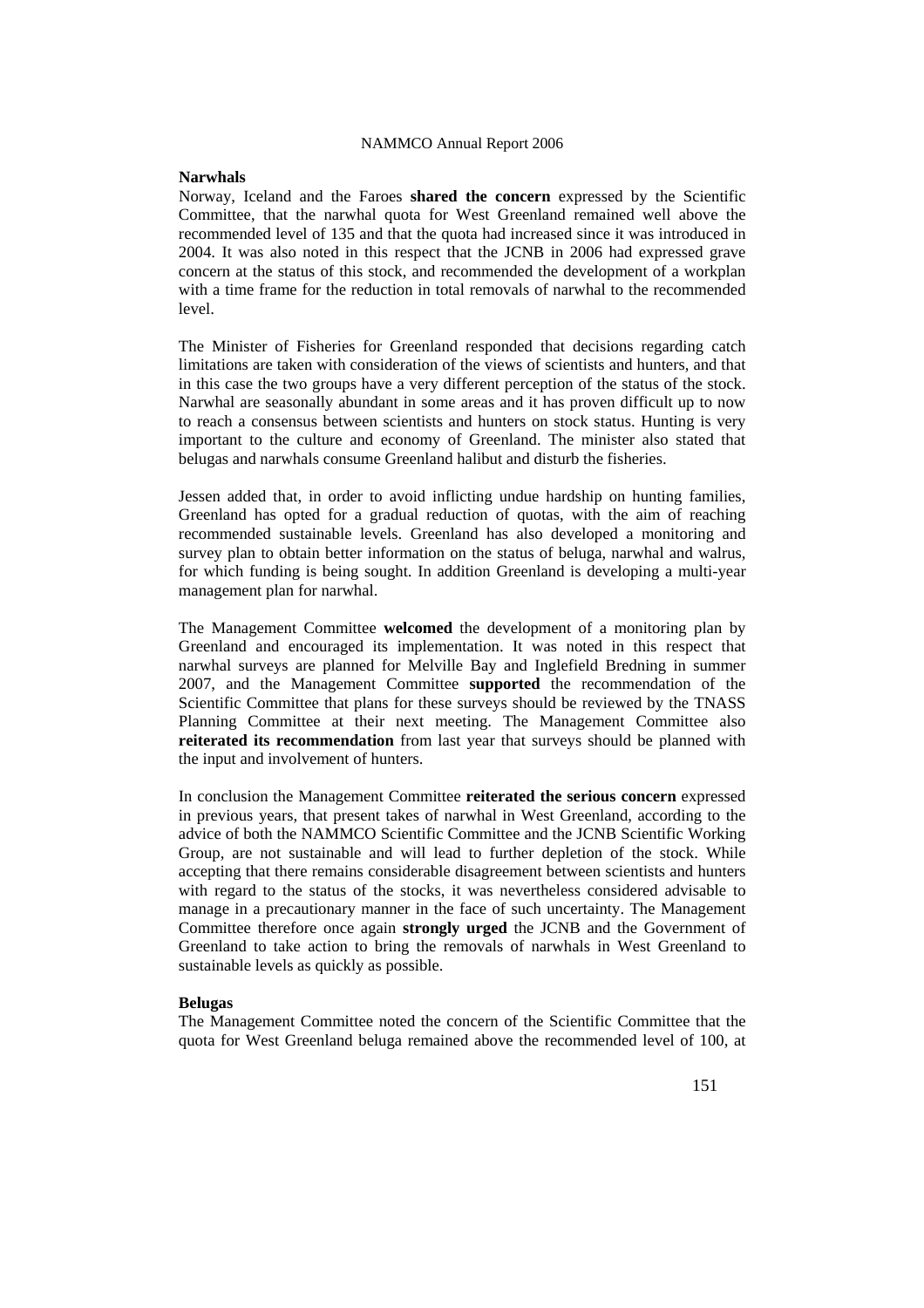140 annually. In this respect the conclusion of the JCNB from their meeting in 2006, that the population is depleted and that further action is required to halt the decline, was also noted. However it was also noted that the quota has been reduced since its introduction in 2004. The Management Committee therefore **commended** Greenland for their management efforts to improve the conservation status of beluga in this area, and **strongly urged** Greenland to continue their efforts to bring the catch to sustainable levels. The Management Committee also **welcomed** the development of the monitoring plan mentioned above for narwhal which also applies to beluga.

### **Northern bottlenose whales**

The Scientific Committee last completed an assessment of northern bottlenose whales in 1995. Abundance surveys have been carried out since that time, however these do not provide a reliable basis for the estimation of total abundance as visual survey methods are not effective for this deep diving species. In this respect it was noted that the incorporation of an acoustic component to the TNASS could potentially provide information to improve estimates of abundance for this and other deep diving species over a very broad area. This sub-project would involve the purchase of equipment as well as funding for analyses, which can be costly. However this component of the TNASS remains unfunded at this time. The Management Committee, noting the potential value of acoustic data for the estimation of abundance of this and other species, **recommended** that further efforts be made to fund this component of the TNASS.

### **Killer whales**

In 2004 the Management Committee requested the Scientific Committee to review the knowledge on the abundance, stock structure, migration and feeding ecology of killer whales in the North Atlantic. The Management Committee noted the conclusion of the Scientific Committee that, while considerable progress will likely be made in the next few years the information was still not sufficient to conduct the requested assessment.

#### **Pilot whales**

The Management Committee noted that it has been over 10 years since the Scientific Committee concluded its assessment of pilot whales. It was recommended at that time that a monitoring programme for pilot whales caught in the Faroes drive hunt be implemented. The Management Committee noted that such a monitoring programme had not yet been implemented, but that *ad hoc* sampling has been undertaken. Satellite tracking of pilot whales has also been carried out in the Faroes in recent years and there are plans for further tagging in the near future.

In addition the Management Committee noted that the last two sightings surveys (NASS 1995 and NASS 2001) had not had coverage that was sufficient to provide an updated abundance estimate for pilot whales in the North Atlantic, and the best available estimate remained the estimate based on the 1987 and 1989 surveys

Noting the comprehensive international scientific research sampling of all pilot whales caught in the Faroes from 1986 to 1988, the Management Committee underlined the value of building on and updating this valuable information by ensuring on-going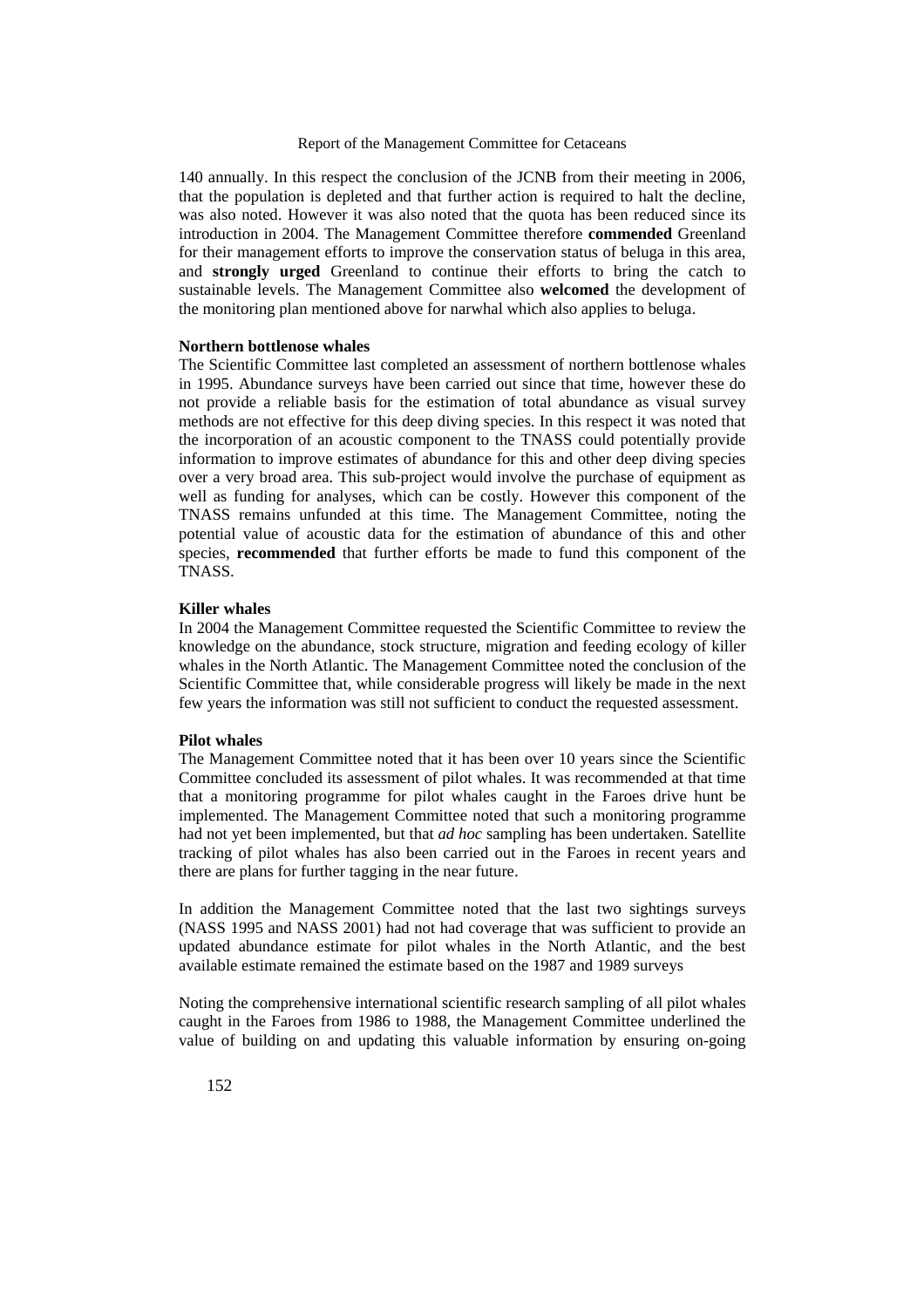sampling of pilot whales in the Faroes. The Management Committee **agreed to recommend** that the Scientific Committee be requested to develop a proposal for the details of a cost-effective scientific monitoring progamme for pilot whales in the Faroes.

The Management Committee further noted that TNASS in 2007 was expected to provide a better basis for an updated abundance estimate for pilot whales in the North Atlantic and **agreed to recommend** that both the methodology and the coverage of TNASS take into account the need for reliable estimates for pilot whales. In addition priority should be given to the analysis of data on pilot whales after the completion of TNASS.

#### **Dolphins (white-sided, white-beaked and bottlenose)**

The Scientific Committee has been working under a long-standing request, dating from 1998, to provide an assessment for white-sided, white-beaked and bottlenose dolphins in the North Atlantic, including direct and indirect interactions with fisheries. The Management Committee noted the conclusion of the Scientific Committee that there was still insufficient information to initiate the assessment at this time, but that this may become feasible as soon as 2008.

#### **Harbour porpoises**

In 1999 the Scientific Committee provided a general North Atlantic-wide assessment for this species through the device of an international conference, which later led to the publication of a volume of *NAMMCO Scientific Publications* on harbour porpoises. However this assessment was very general in nature and did not provide specific advice on sustainable harvest levels for most areas. This year the Scientific Committee noted the urgent need for estimates of abundance from all areas other than that covered by SCANS-II. The TNASS survey may provide an estimate for the area around Iceland but will not do so for other areas, as specialized methodology and coverage of fiord areas are required for this species. While records of recent directed catch are available from Greenland, there is no reliable estimate of by-catch from Iceland or Norway, although it may be considerable in these areas. Thus there is not a sufficient information base to provide advice on sustainable removals for this species for any of the NAMMCO member countries.

Noting this, the Management Committee **recommended** that member countries conduct surveys to produce reliable estimates of abundance for harbour porpoises in their areas. In addition the Management Committee **recommended** that member countries provide reliable estimates of total removals, including by-catch, for this species. Once this information is available for any area, the sustainability of removals can be assessed by the Scientific Committee. This was considered particularly urgent for Greenland, where directed catches are in the low thousands annually.

#### **Sei whales**

Sei whales have not been harvested in any area of the North Atlantic since the 1980's. Although some estimates of abundance are available from the NASS, with the exception of the 1989 survey, they did not have an appropriate seasonal/spatial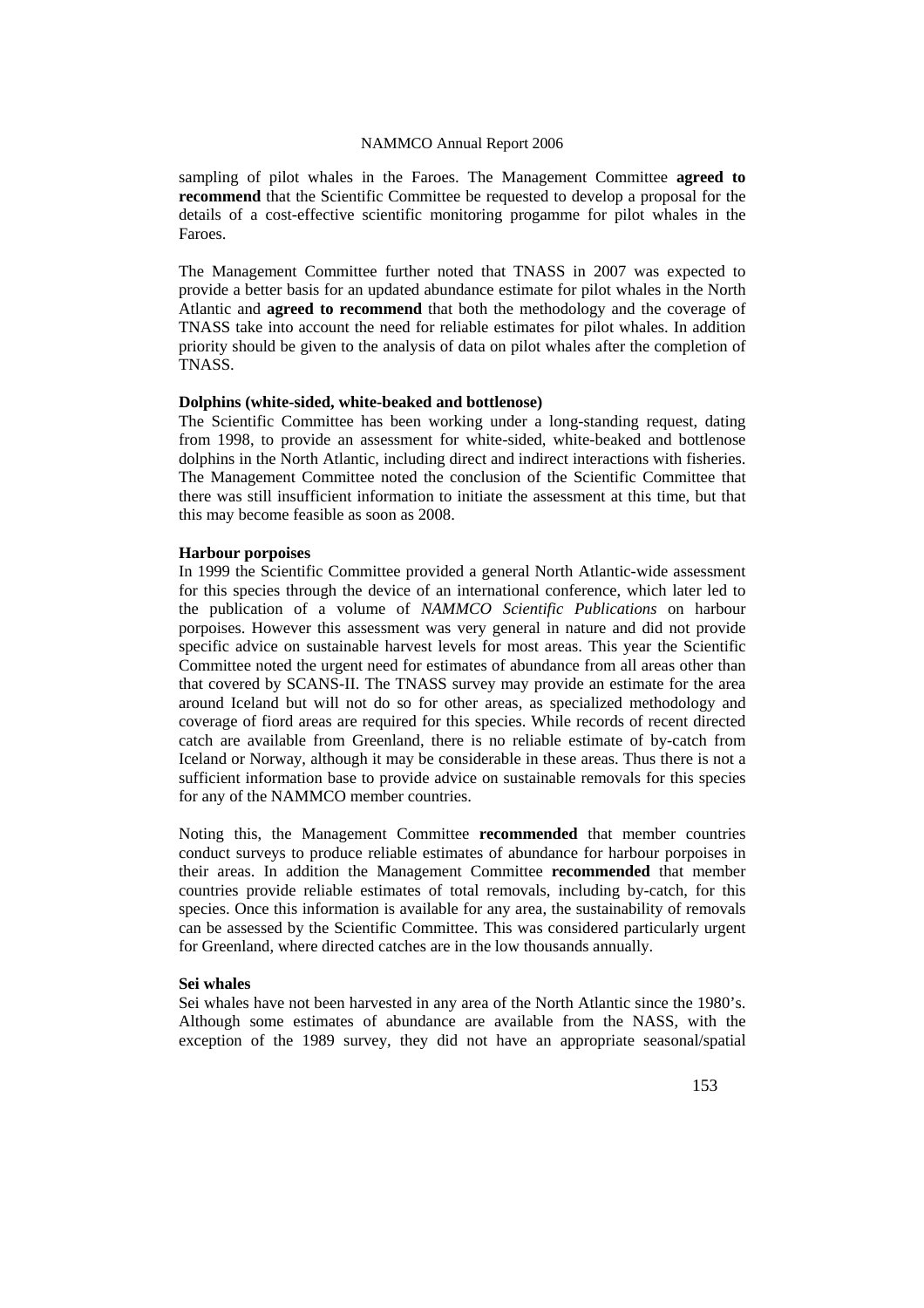coverage for this species. The Management Committee **agreed to recommend** that the Scientific Committee investigate the status of sei whales in East and West Greenland waters, and provide estimates of sustainable yield.

### **TNASS**

The Management Committee **commended** the effort made by the Committee in the planning of TNASS and was very pleased to see that such a broad international participation and coordination had been sought and achieved. It was particularly pleased to note the active participation of Greenland, Canada and Russia, thus allowing for the first time a trans-Atlantic coverage. The coordination with the American SNESSA survey and the European CODA survey were also much appreciated and represented a welcome step forward in terms of whale conservation.

The Management Committee **requested** the Committee to continue their diligent planning of TNASS, taking care to ensure that the coverage of the survey and the methodology would be adequate for obtaining reliable data for the main target species - fin, minke and pilot whales - while accommodating at the same time the need for estimates for the harbour porpoise, especially in Icelandic waters.

While recognizing national priorities, the Management Committee **recommended** that NAMMCO countries make every effort possible to ensure the coordination of the survey in terms of timing and coverage (spatial contiguity). The Management Committee also recommended that member countries assist the Committee in obtaining additional funding to support the TNASS Extension and Acoustic subprojects.

Once the survey has been completed, the Management Committee **agreed to recommend** that the Scientific Committee develop estimates of abundance and trends as soon as possible, with the primary target species (fin, minke and pilot whales) as a first priority, and secondary target species as a 2nd priority.

# **9. REPORT OF THE WORKING GROUP ON BY-CATCH**

The Working Group held a teleconference on 13 February 2007, and the Report from the meeting is included in Section 2, Annex 3.

Norway reported on progress in monitoring by-catch in selected Norwegian fisheries. Pilot studies initiated 2004 revealed the possibility of high by-catches of marine mammals (in particular grey and harbour seals and harbour porpoises) in three coastal gillnet fisheries. Based on this pilot study, a programme to monitor by-catches of marine mammals was developed for fisheries for cod and anglerfish starting in October 2005. A workshop is scheduled for March 2007 to evaluate results of the first 12 months of by-catch monitoring. The aim is to establish methods for extrapolating from observed by-catches to estimates of total by-catches in entire fisheries. The Working Group **recommended** that Norway provide the report of the March evaluation meeting to the NAMMCO Scientific Committee at their next meeting, and provide estimates of by-catch from these fisheries to NAMMCO as soon as they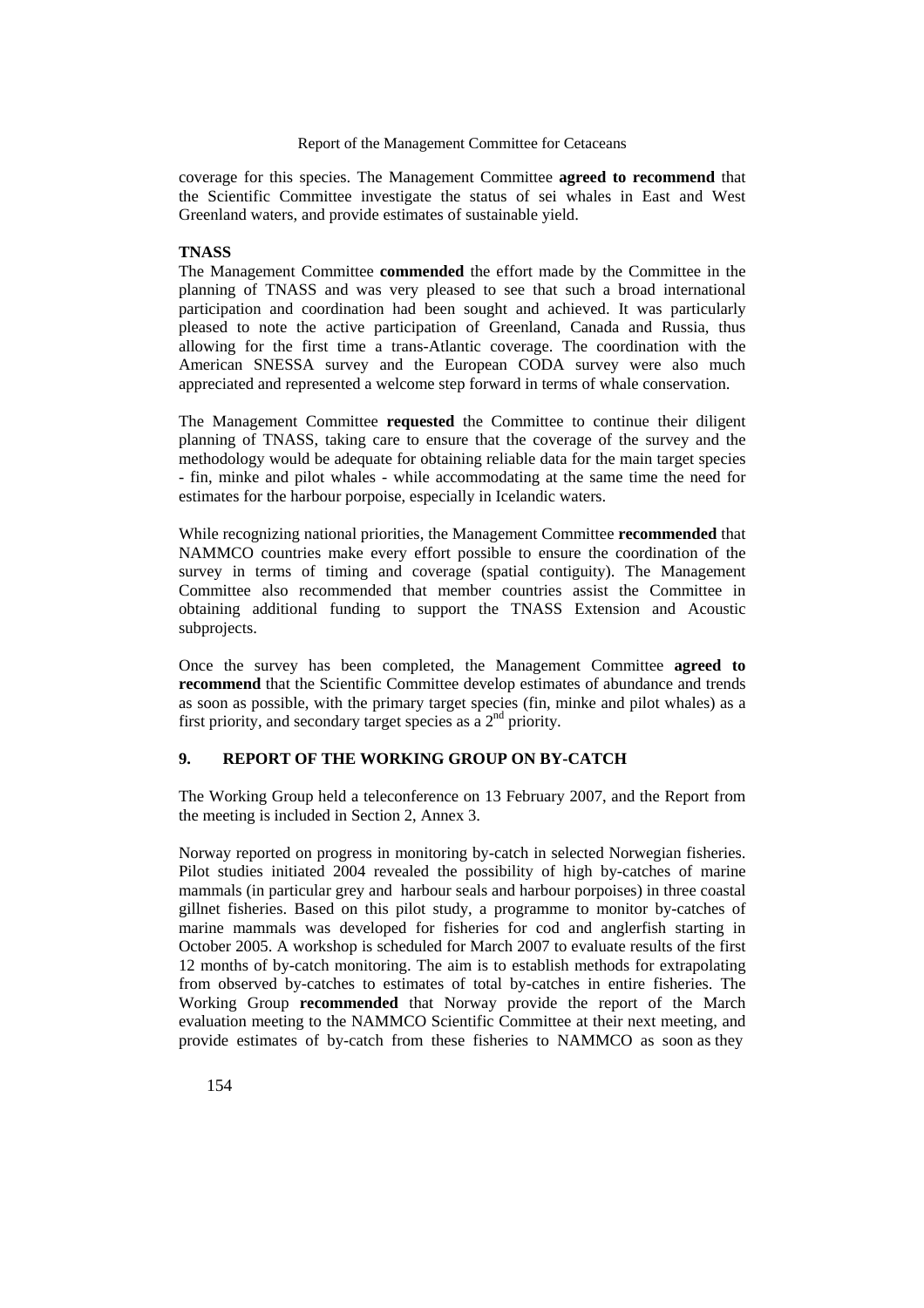become available.

There has been no further progress in developing programmes to monitor by-catch in other NAMMCO member countries. The Faroes plans to conduct a questionnaire survey of fishermen to gather basic information about the magnitude of marine mammal by-catch in various fisheries later this year, and this plan was supported by the Working Group as a useful first step. The Working Group noted that recommendations for improving the Icelandic monitoring programme were accepted by Iceland (NAMMCO 2005c, p. 25), but there has been no progress in implementing them. The Working Group **reiterated its previous recommendations** and encouraged Iceland to implement these recommendations in a timely fashion.

In 2004 the Management Committee recommended that member countries should prepare working documents outlining the existing knowledge about marine mammal by-catch in their jurisdiction, for the consideration of the Working Group on By-catch. These documents would be evaluated by the Working Group and used to develop recommendations and priorities for by-catch monitoring in member countries. To date documents from Iceland, the Faroes and Norway have been evaluated, but full documentation has not yet been received from Greenland. Unfortunately this material had not yet been prepared because of competing priorities. The Working Group **recommended** the completion of this documentation for the next meeting.

Last year the Council then suggested that it might be more appropriate if advice on bycatch monitoring systems was provided by the Scientific Committee, and agreed that the Management Committee would consider this in 2007. The Working Group agreed to assist with this process by specifying what scientific advice was required in this area, in the form of a request for advice that could be conveyed to the Scientific Committee (see Annex 3).

The Management Committee **commended** the Working Group for their valuable and efficient work, and **supported** the recommendations put forward in their report (Annex 3).

Last year the Council suggested that it might be more appropriate if advice on bycatch was provided by the Scientific Committee, and agreed that the Management Committee would consider this in 2007. The Management Committee **agreed** that the design of monitoring programmes that will provide accurate and precise estimates of by-catch is in the main a scientific issue, and that such advice could therefore be provided by the Scientific Committee. It was also considered that the Scientific Committee would have better access to the expertise necessary to provide such advice. The Management Committee therefore **agreed to recommend** that the following request be given to the Scientific Committee, as recommended by the Working Group:

*By-catch of marine mammals occurs to an unknown extent in fisheries in NAMMCO member countries and may constitute a large proportion of human removals for some species in some areas. At present no NAMMCO member country has a by-catch monitoring programme that can deliver quantitative*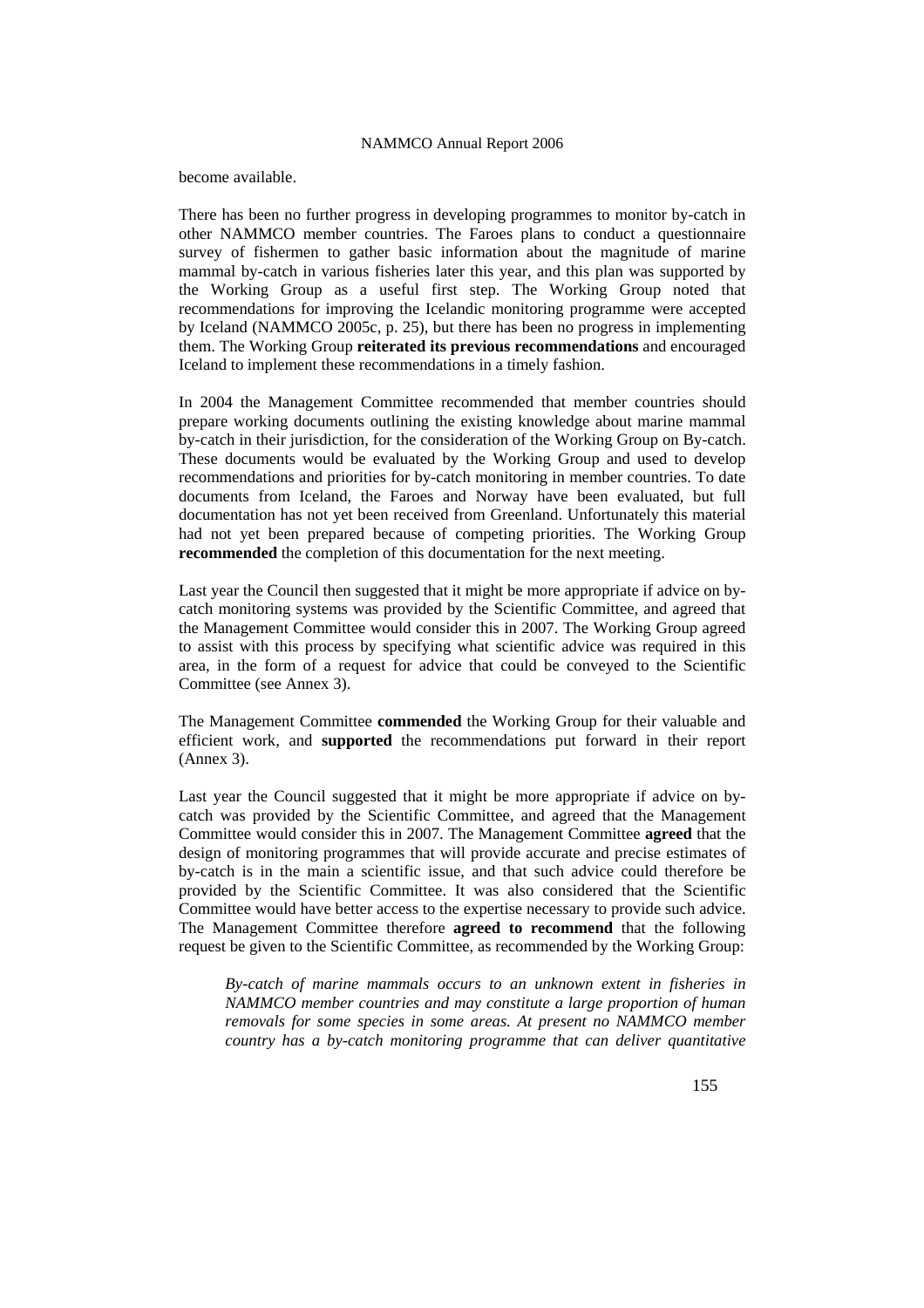*estimates of by-catch, with associated uncertainty. Work is under way in Norway and Iceland to develop monitoring systems for some fisheries. Therefore there is potentially much to gain from learning from the experiences of other jurisdictions where monitoring programmes are more developed and obtaining scientific advice on the design of a monitoring programme that will satisfy the needs of management. It is recognized that monitoring systems must*  be tailored to the specific fisheries and the conditions prevalent in different *jurisdictions.* 

*The Scientific Committee is therefore requested to:* 

*1. Review by-catch monitoring systems used in other jurisdictions and various types of fisheries, and provide advice on the most effective systems in terms of delivering accurate and precise estimates of by-catch at reasonable cost;* 

*2. Review information on fisheries and by-catch in NAMMCO member countries to determine which fisheries are likely to catch the greatest number of marine mammals and/or negatively affect the conservation status of marine mammal stocks;* 

*3. Provide recommendations specific to country and fishery for monitoring by-catch in NAMMCO member countries;* 

*4. On an ongoing basis, review the by-catch monitoring programmes in place in member countries and provide advice on how they can be improved.* 

The Management Committee also agreed to disband the standing Working Group on By-catch, as its role would now be fulfilled by the Scientific Committee. The Management Committee thanked the members of the Working Group for their valuable contributions.

## **10. IMPLEMENTATION OF THE JOINT NAMMCO CONTROL SCHEME**

Ole Heinrich chair of the Management Sub-Committee on Inspection and Observation presented the report NAMMCO/16/MC/6.

The Committee had held one meeting in February 2007 discussing a possible revision of the text of the provisions. The situation with observers going out at sea is not sufficiently covered in the present provisions with regards to safety issues, and the Committee recommended a revision of the text of the provisions to take into account this aspect. The Committee saw a clear need to differentiate between requirements for training in survival and safety/security.

The Management Committee **agreed** that the provisions of the Scheme should be amended to integrate requirements for observer training to ensure observer safety onboard vessels, and to take account of recent technological developments in automated monitoring. In addition the provisions should be modified to support it reporting to the Council rather than the Management Committee.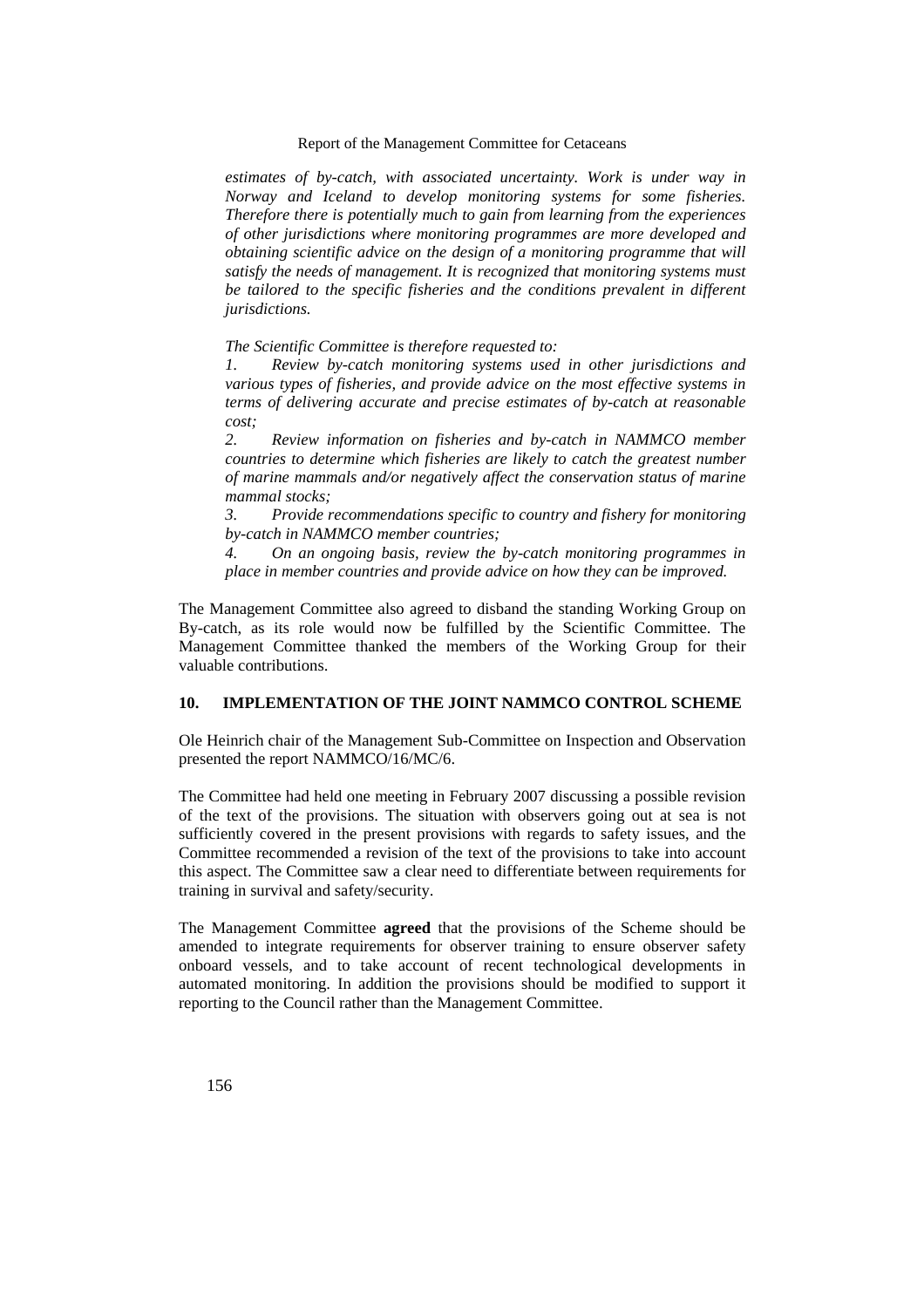## **10.1 NAMMCO International Observation Scheme 2006**

Charlotte Winsnes presented the report of the NAMMCO International Observation Scheme for the hunting of marine mammals for the 2006 season (NAMMCO/16/MC/7) prepared by the Secretariat.

The implementation of the observation scheme went according to the provisions and the approved scope and range of the observation activities for 2006 were whaling in Greenland and Norway. However due to unforeseen events observation took place only in Greenland.

Observations were carried out from 15 July to 11 August in Nuuk and in Sisimiut. Both land based and out at sea observations took place, among them one successful minke whale hunt and several unsuccessful minke whale and fin whale hunts. The observer found that he could carry out his observations in accordance with the provisions of the Scheme and no infringements were observed.

### **10.2 NAMMCO International Observation Scheme 2007**

The Secretariat had initially proposed whaling in Iceland as the scope for the Observation Scheme in 2007. However, in light of the decision under item 10. above the Management Committee was asked to agree to change the scope to whaling in the Faroes.

The Management Committee **approved** that the scope and range of the Observation Scheme for 2007 would be whaling in the Faroes.

### **10.3 Other matters**

Greenland requested that the Sub-Committee provide a report on experience in using automated monitoring of whale hunting in Norway for next year's meeting.

## **11. USER KNOWLEDGE IN MANAGEMENT DECISION-MAKING**

Last year the Management Committee re-established the Working Group on User Knowledge in Management and provided new Terms of Reference for the Group. However the Committee had not met and no progress has been made. The Management Committee reaffirmed the importance of this issue, and considered that the process might be facilitated by focussing on a few key species at first. The Management Committee therefore **recommended** that the Working Group focus narwhal and beluga in the near term. It was also noted that this Working Group will report to the Council henceforth.

## **12. REPORT OF THE** *AD HOC* **WORKING GROUP ON ENHANCING ECOSYSTEM-BASED MANAGEMENT**

Last year the Management Committee recommended that the *Ad hoc* Working Group should continue and meet inter-sessionally, and contact other bodies dealing with marine resource and fisheries management in order to consider EBM approaches in marine mammal management and develop a checklist as recommended. The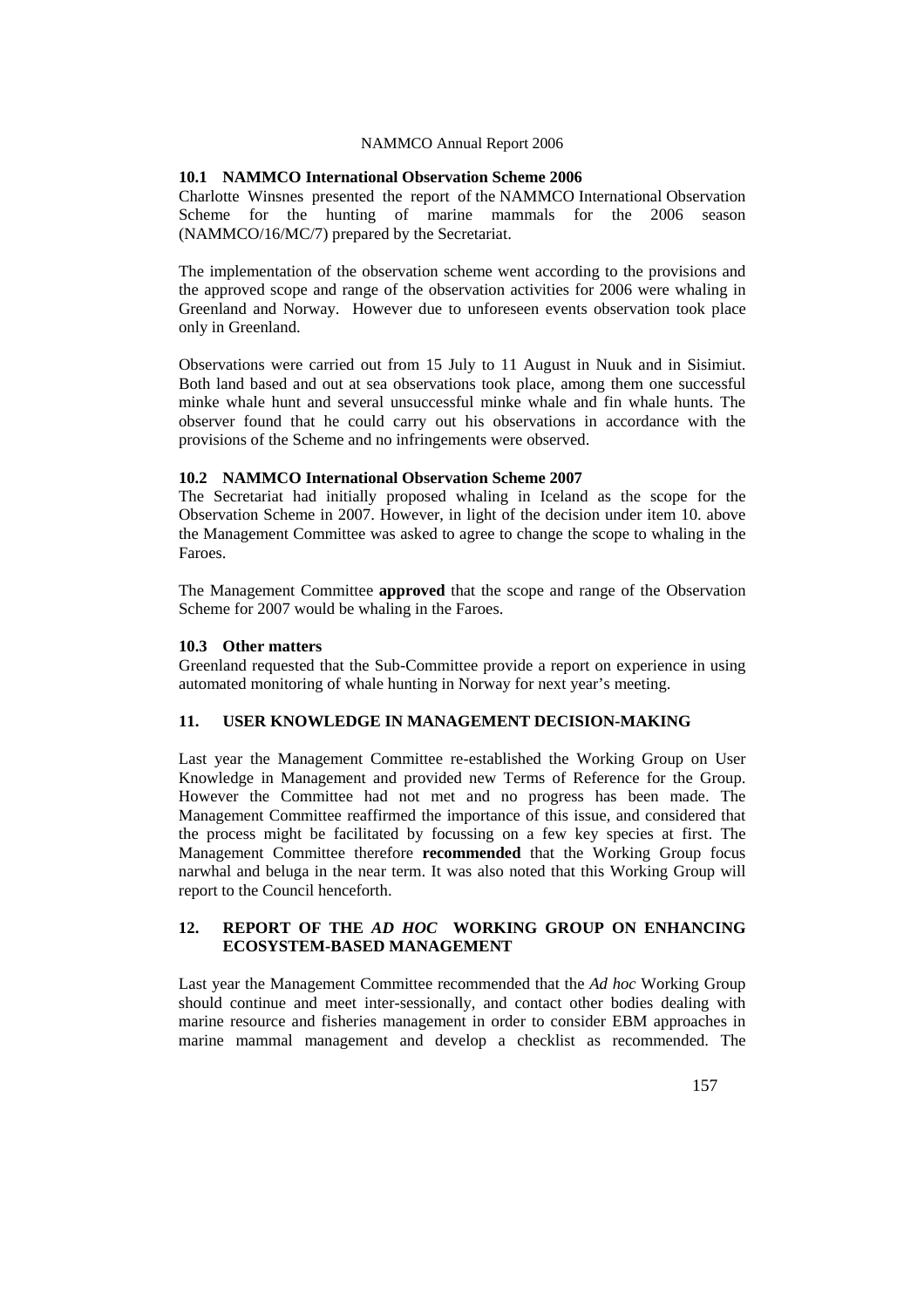Management Committee noted that the Working Group had not met and no progress had been made in its assigned tasks. The Management Committee therefore **recommended** that the Working Group meet this year, and noted that it will be reporting to the Council henceforth. Nevertheless this item, which is of course of interest in a management context, will remain on the agenda of the Management Committees.

This year, the FAO will be holding a scientific workshop on ecosystem modelling. NAMMCO has agreed to fund the participation of an observer in this workshop.

Noting the conclusion of the Scientific Committee that no further progress was likely in this area unless more resources were dedicated to modelling efforts already begun in Iceland and Norway, and to gathering the data necessary as model input, the Management Committee **recommended** that these activities be a priority for member countries.

## **13. ANY OTHER BUSINESS**

There was no other business.

## **14. ACCEPTANCE OF REPORT**

A draft report containing all important items of discussion was presented to the Council on 1 March 2007. The final version was accepted by correspondence.